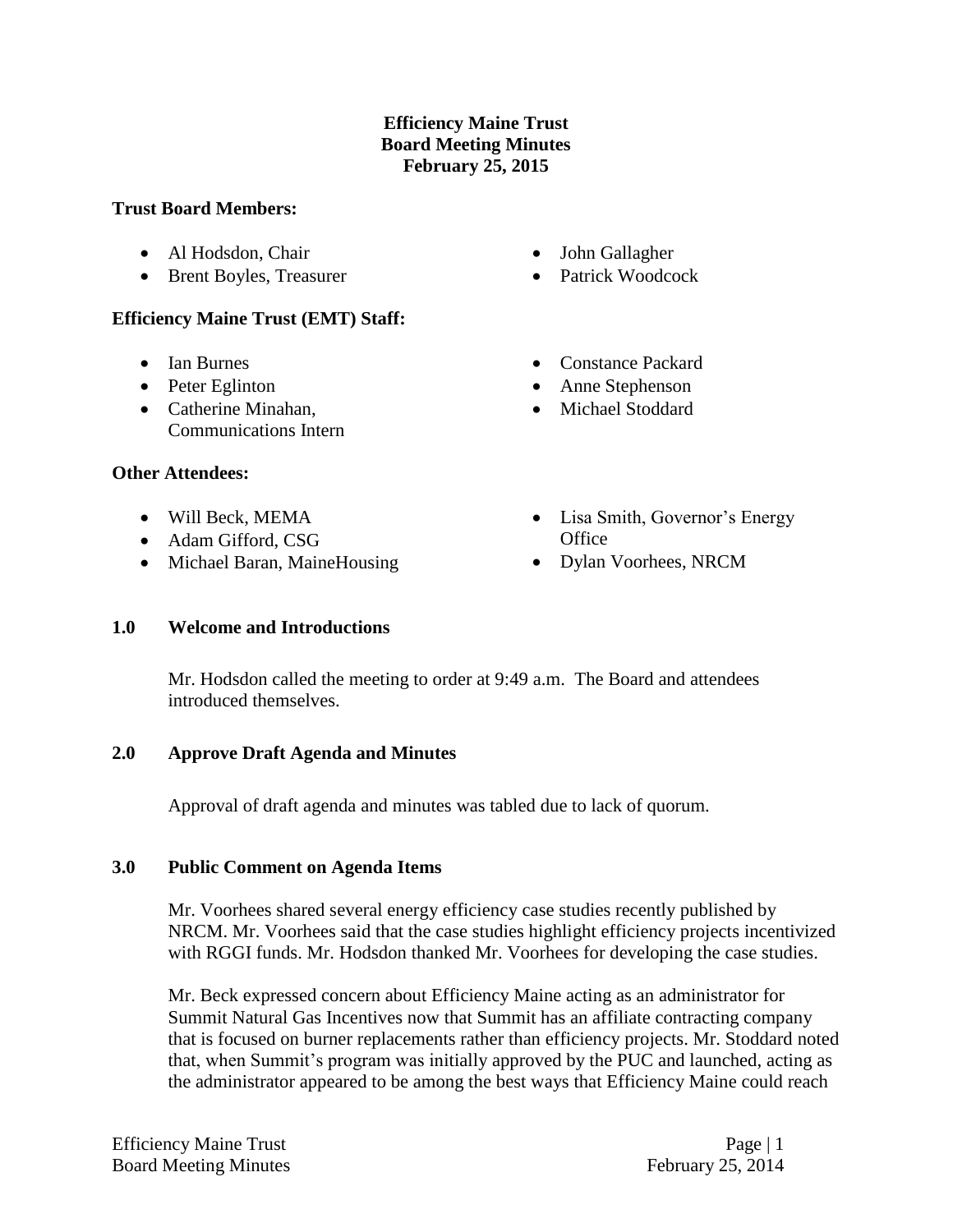homeowners to make them aware of Efficiency Maine incentives. He agreed that Mr. Beck's concerns merited further consideration.

### **4.0 Executive Director Report**

Mr. Stoddard began the Executive Director's Report with an overview of awareness and outreach efforts including the Efficiency Maine Annual Symposium. Mr. Stoddard thanked Mr. Hodsdon, Mr. Fletcher, and Mr. Woodcock for attending the event. Mr. Stoddard shared that a number of legislators had also attended. Staff has heard that attendees found the workshops substantive and the networking reception of good value. In other news about outreach, Mr. Stoddard noted that Efficiency Maine has scaled back marketing since most programs are meeting goals. Mr. Stoddard added that an RFP for call center services would be released this week.

Mr. Stoddard then briefed the Board on Government Relations and shared details on the current question before the Public Utilities Commission on the interpretation of the wording around the cap that applies to utility procurement of "all cost-effective" electrical energy efficiency resources. Mr. Stoddard recounted some of the debate around the issue that occurred during the passage of the Omnibus Energy Bill, including details on the information provided to the Commission from the EUT Committee and Trust Staff about the interpretation of the cap. Mr. Stoddard said he will keep the Board apprised of updates from the ongoing proceeding.

The report then moved to the Business Incentive Program, which was scheduled to be the topic of a larger budget discussion at this meeting. Mr. Stoddard added that program results were positive and the status of multiple programs would be addressed in the context of the proposed budget amendments. Mr. Stoddard concluded the Executive Director's Report by welcoming two new members of the Communications Team, Katye Charette, Communications Manager, and Catherine Minahan, an intern and senior at Colby College.

#### **5.0 Reports**

#### **(a) Program Committee**

### **i. REVIEW – MaineHousing DRAFT Plan for Weatherization Assistance Program (2015)**

Mr. Baran began his presentation by describing the timeline for the draft weatherization plan and collecting feedback from Efficiency Maine. Mr. Baran addressed the health and safety guidelines that are a significant requirement of the plan, as well MaineHousing's quality assurance program. Mr. Baran described the training process required for field inspectors. Mr. Baran presented energy saving goals and the number of units targeted for the year ahead. MaineHousing anticipates weatherizing 314 units and investing an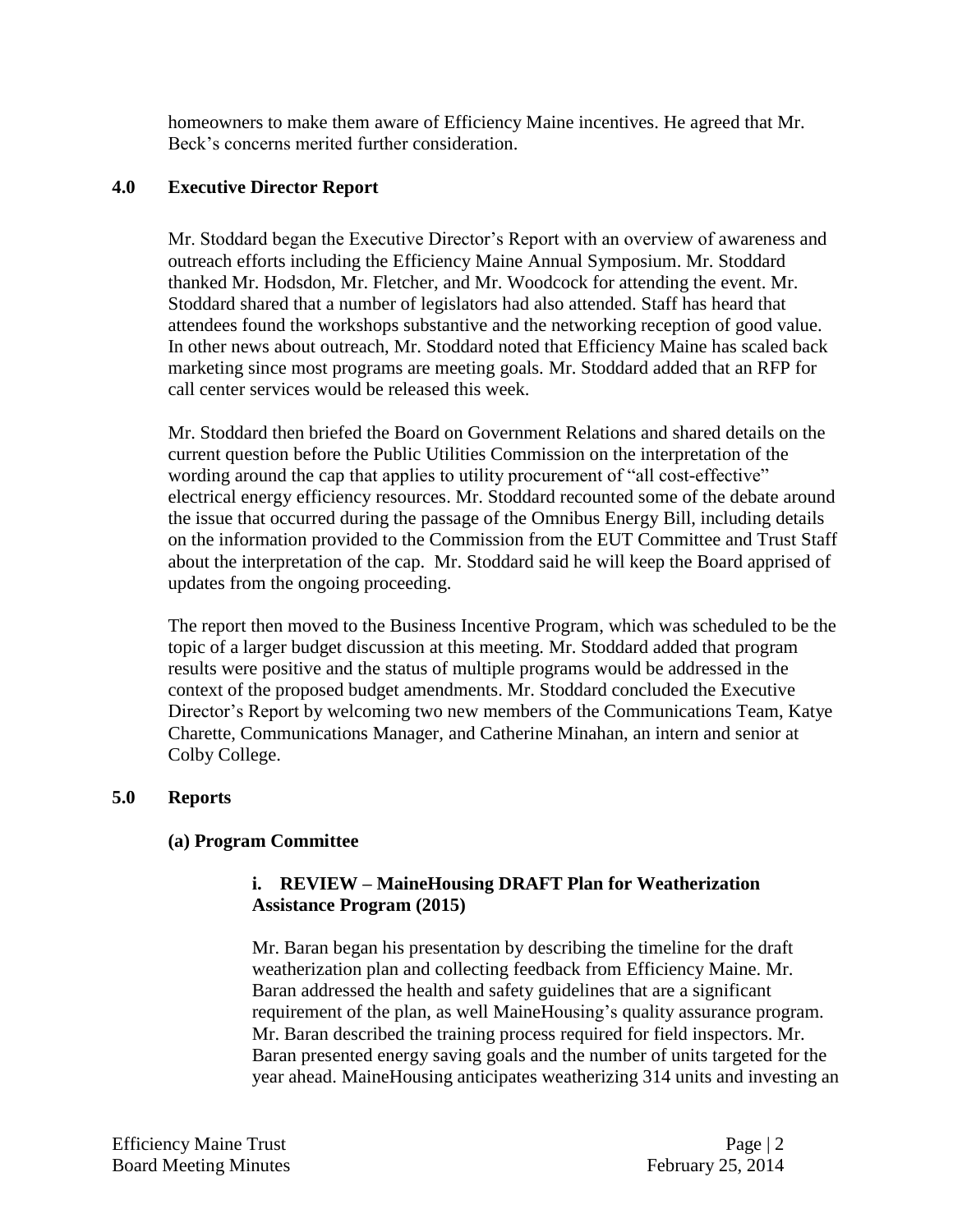average of \$7,105 per unit. Mr. Baran indicated that there were not significant changes from last year's plan.

Mr. Hodsdon asked Mr. Baran if Quality Insurance Inspectors are also being trained on the Maine Uniform Building Energy Code. Mr. Baran answered yes, and that it is a rigorous training that is IREC accredited. Mr. Stoddard thanked Mr. Baran and asked the Board to pass along any comments to the Staff to be submitted as part of Efficiency Maine's comments on the plan.

# **ii. UPDATE- Large Customer Program**

Mr. Burnes provided an update on the Large Customer Program and explained that a major focus for the year has been expanding the number of customers participating in the program. The team has made important strides toward achieving that goal partially through cost-sharing technical assistance studies. Mr. Burnes also shared that a partnership with the Maine Hospital Association has led to a number of large projects within the hospital sector.

Mr. Burnes briefed the Board on the current level of investment for greenhouse gas (GHG) reduction projects -- \$1.1 million has been invested and another \$1.6 million of project proposals are in the pipeline. Mr. Woodcock asked for clarification on the  $\frac{1}{2}$  /pound CO<sub>2</sub> threshold for GHG reduction projects. Mr. Burnes replied that the original goal reflected experience in the program when several projects achieved unusually high CO2 savings per program dollar. Review of subsequent project proposals indicates that using those early projects as the standard would set the bar too high and would screen out too many otherwise very strong projects. Mr. Burnes shared that the GHG reduction funds have gone towards two combined heat and power projects and two large-scale controls projects. The Large Customer Team anticipates awarding \$8-\$10 million for electrical saving projects by the end of the fiscal year.

Mr. Boyles shared that the review team has heard from a number of program participants that they would not be able to move forward with the projects if they could not get project payback close to a one-year because of competing corporate investment opportunities.

Mr. Stoddard added that this was one of many programs where RGGI funds will be fully invested this fiscal year.

### **iii. APPROVE – Authorization for Membership in State and Regional Chambers of Commerce within Existing Budget**

Approval of authorization for membership was tabled due to lack of quorum.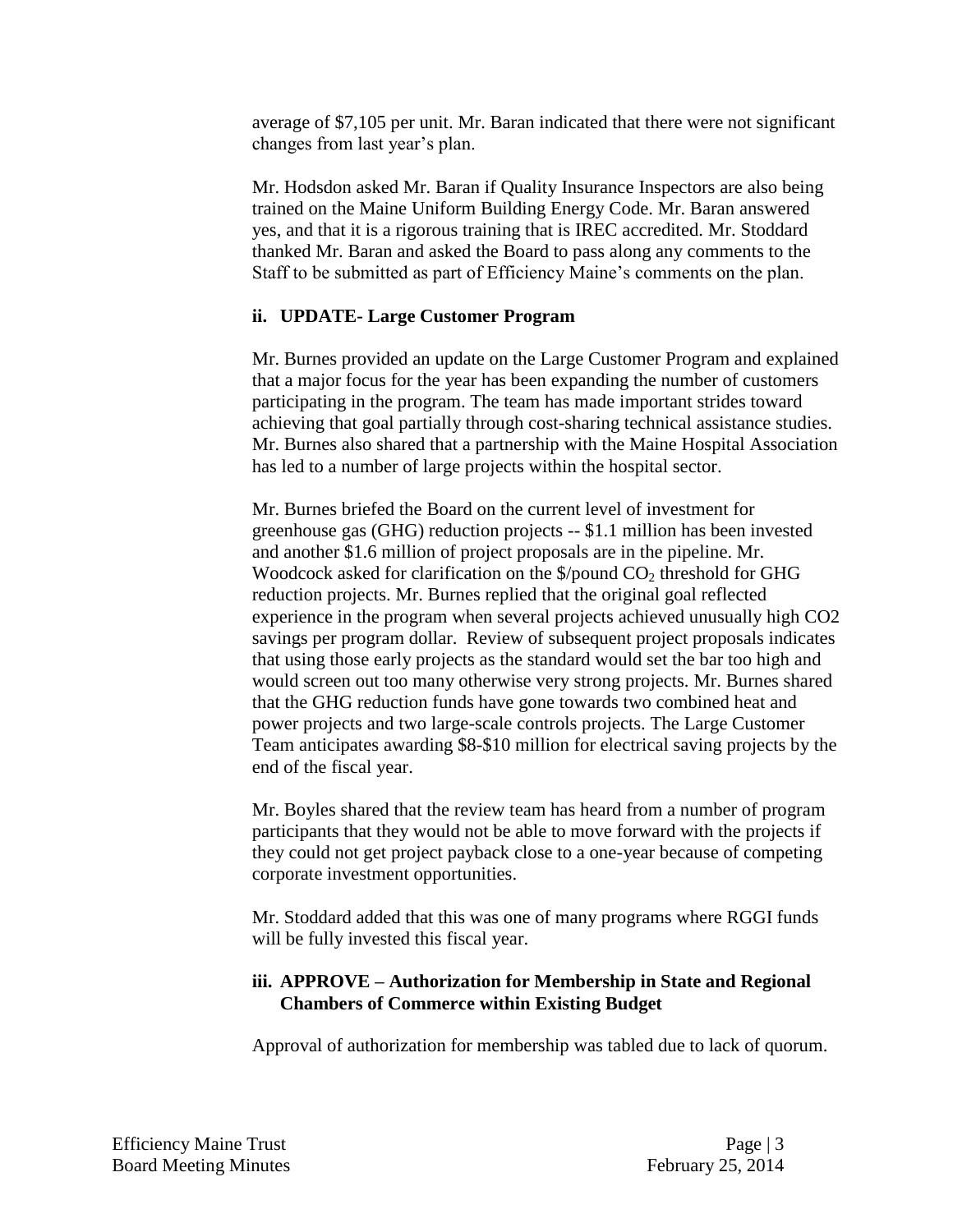# **iv. APPROVE – Sole Source Contract for Analysis and Modeling for Third Triennial Plan**

Approval of the contract was tabled due to lack of quorum.

### **v. APPROVE – FY 15 Budget Adjustments**

Approval of the budget adjustments was tabled due to lack of quorum.

### **(b) Finance and Administration Committee**

# **i. UPDATE – Revenues and Expenditures Year-to-Date**

Mr. Boyles directed the Board's attention to the most recent revenue and expenditure report and indicated that proposed budget adjustments would be handled at a subsequent meeting.

# **ii. UPDATE – Quasi-Independent Entity Expense Reporting**

Mr. Boyles referred the Board to the supplemental finance report dated 1/31/2015. The report is provided to the Legislature and highlights the Trust's travel, meals, entertainment, and contribution expenses in compliance with state statute.

# **iii. REPORT – Review of Third-Party Vendor Procedures**

Mr. Boyles explained that the audit team recommended that Efficiency Maine visit the vendors to review their rebate processing. Mr. Boyles directed the Board's attention to a memo from Constance Packard dated February 25, 2015 about a site visit to Energy Federation, Inc. which includes Staff findings from a review of EFI's processes. The review found no concerns about EFI's incentive handling process.

# **iv. APPROVE – Update Listing of Trust's Agents on BlackRock Account**

Approval of the BlackRock update was tabled due to lack of quorum.

#### **vi. APPROVE – FY 15 Budget Adjustments**

Mr. Stoddard invited the Board to discuss the proposed budget adjustments in advance of the next Board meeting and vote. Staff is forecasting a budget deficit of \$2.5M-\$4M in the Business Incentive program.

Mr. Stoddard added that the Staff's recommendation was to close the budget gap in the Business Incentive Program with a transfer from the Small Business